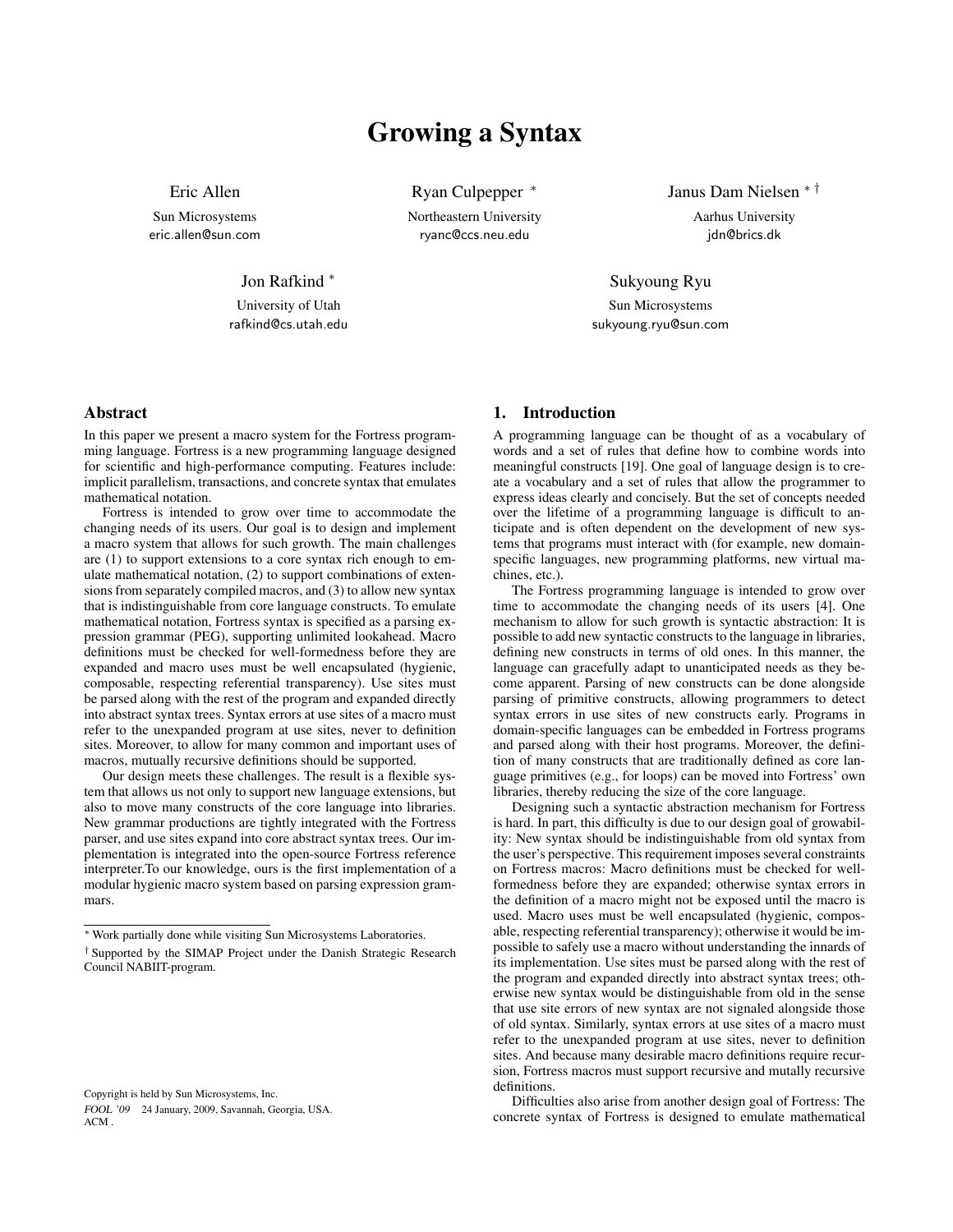$$
g_1 = \langle 1, 2, 3, 4, 5 \rangle
$$
  
\n
$$
g_2 = \langle 6, 7, 8, 9, 10 \rangle
$$
  
\nfor  $i \leftarrow g_1, j \leftarrow g_2$  do  
\n
$$
println \text{``C' i ", " j ")}"
$$
  
\nend

Figure 1. A parallel for-loop in Fortress

$$
g_1 \cdot \text{loop}(\text{fn } i \Rightarrow
$$
  

$$
g_2 \cdot \text{loop}(\text{fn } j \Rightarrow
$$
  

$$
\text{println "(" i ", " j ")")
$$



notation as closely as possible. For example, operator precedence in Fortress is not transitive. Moreover, juxtaposition itself is treated as a mathematical operator, whose meaning is overloaded based on the types of the arguments. Juxtaposition of numeric variables denotes multiplication, as in the expression:

 $a(m+n)$ 

Juxtaposition of a function with an argument denotes function application, as in the expression:

 $\sin x$ 

It has been the experience of the Fortress design team that defining a grammar with these properties is most naturally done in the context of a formalism supporting unlimited lookahead. Fortress syntax is defined in the formalism of Parsing Expression Grammars (PEGs), which support unlimited lookahead, are unambiguous and are closed under union [16]. Consequently, any macro system for Fortress must work in the context of a core syntax defined as a PEG. To make the macro system as expressive as possible, we also allow new syntax to be defined via arbitrary PEGs. Thus, combination of new syntax with old involves composition of PEGs, and rules for resolving conflicts between separately defined syntax must be provided.

In this paper, we present a macro system for Fortress that meets these design challenges. Our system works in the context of a core syntax based on mathematical notation, and new syntax is indistinguishable from old. Indeed, we have found that constructs currently defined as part of Fortress core syntax can be moved to macro definitions in libraries. One such example is the Fortress for loop. In Figure 1, we define two variables  $g_1$  and  $g_2$ , each referring to a list. Next, the for loop introduces the variables  $i$ and  $j$  which iterate through the two lists, and all pairs of values in the cross product of the two lists are printed. Our system allows for loops such as this to be transformed into method calls and anonymous functions as in Figure 2.

# 2. Contributions and Outline

The main contributions of this paper are:

- Design of a hygienic macro system in the context of a core language based on parsing expression grammars
- A design for composing, and resolving conflicts among, separately compiled macros in the context of parsing expression grammars
- Explanation of the low-level mechanics of a working implementation of our system, available as open source in the Fortress reference implementation

• Definition of a core calculus for the Fortress macro system

The rest of the paper is organized as follows. Section 3 describes the design objectives of our system in detail. Section 4 describes how new syntactic abstractions can be described in the presented system through an example. Section 5 presents a formal treatment of the system semantics. In Section 6 the implementation of the system is presented and discussed. In Section 7 the macro system is evaluated by discussing various syntax extensions implemented in the system. A description of related work is given in Section 8, and we conclude in Section 9 along with discussing future work.

# 3. A Growable Language

A growable language is one of the key ideas of Fortress. The Fortress syntactic abstraction mechanism is designed to support the language growth with the goals described in this section in mind. Throughout this paper, we use the term *macro* to refer to a particular language extension.

*New syntax indistinguishable from the core syntax* It would be desirable if a macro syntax is indistinguishable from the core language syntax so that the uses of the macro do not introduce any visual clutter to the language. We could have chosen to enclose all macro uses in special brackets which would have made the parsing and recognition of macros easier. However, the result would have been a language in which extensions stand out conspicuously from core syntax, reminiscent of user-defined function definitions in APL [21]. 'Instead, we aim to design an extensible language with no apparent differences between the core syntax and macro uses, such as Scheme [2] and Lisp [23]. However, unlike the Sexpressions of Scheme and Lisp, the Fortress core syntax emulates mathematical notation, which poses additional challenges in achieving this goal.

*Composition of independent macros* Composability of independent macros is especially important to support modular development of a system. Contributions from different development teams must be self-contained and must not interfere with each other. For example, suppose that one contribution provides a grammar with the following macro:

Expr  $:= \text{ macro}_1 e : \text{Expr } \Rightarrow \leq e$ 

which extends  $(|:=)$  an existing nonterminal Expr representing an expression with a new syntax " $macro_1 e$ " where  $e$  is an expression, and translates  $(\Rightarrow)$  the new syntax to e. Now suppose that another contribution provides a grammar with the following macro:

Expr  $|:= \text{macro}_2 \, e : \text{Expr} \Rightarrow \langle e^2 \rangle$ 

which extends Expr with " $macro_2$  e" where e is an expression, and translates it to  $e^2$ . Then a grammar extending both grammars can use both macros as expressions, even in combination with each other:

```
macro_1(macc_2 7)macro_2(maxro_1 7)
```
*Expansion into other macros* Macros may be defined in terms of other helper macros. For example, the following macro:

Expr  $:= \text{ macro}_3 e : \text{Expr } \Rightarrow \langle \text{macro}_4 e \rangle$ 

is defined in terms of the following helper macro:

Expr  $|:= \text{macro}_4 e : \text{Expr } \Rightarrow \leq |e|$ 

*Recursion and case dispatch* Many interesting macros can be nicely written using recursive applications of defined macros. The capability of recursively defining macros (including mutual recursion) and dynamically dispatching on macros improves expressiveness as we discuss in Section 8. For example, the following macro: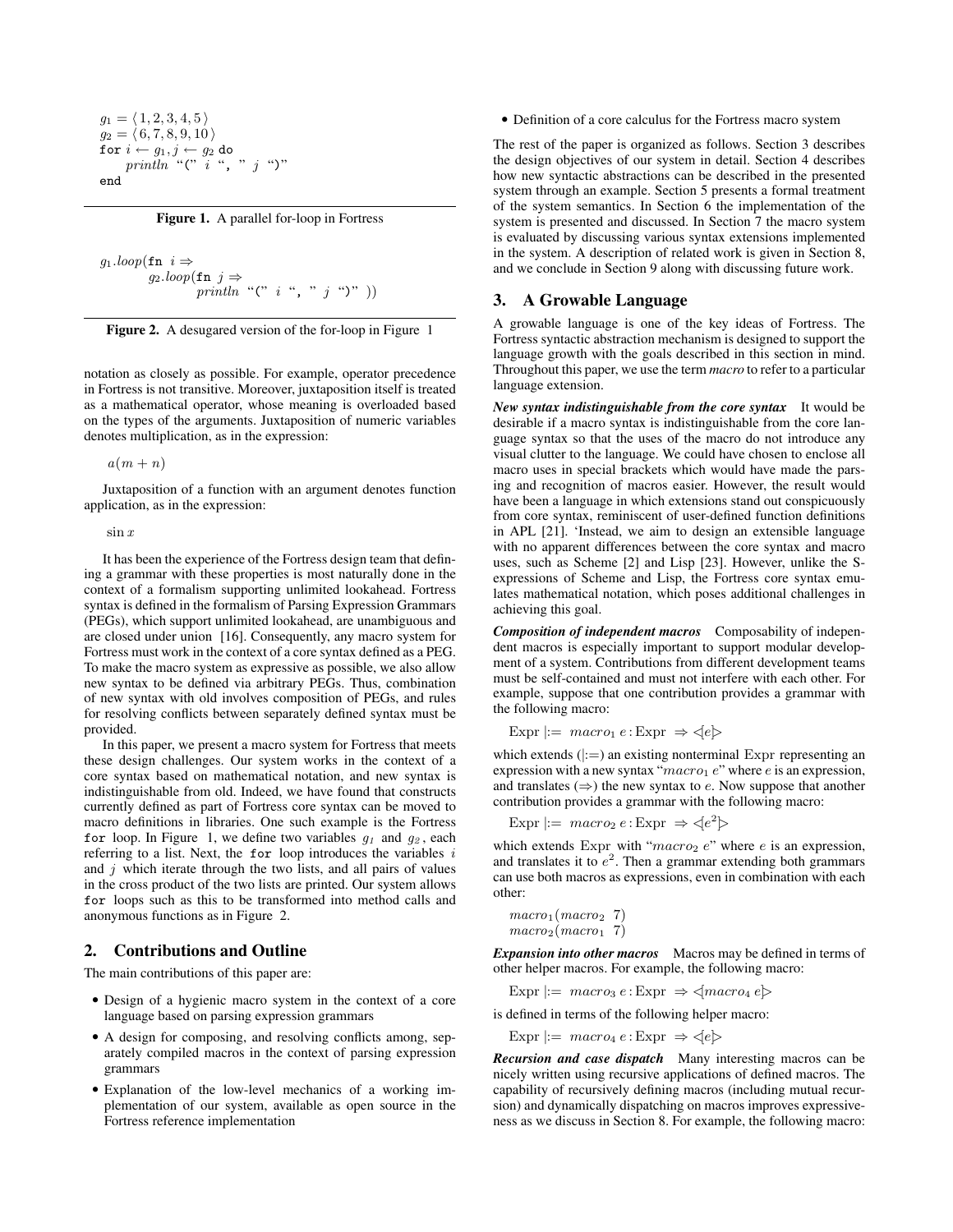```
grammar ForLoop extends { Expression, Identifier }
  Expr |:=for \{i: \text{Id} \leftarrow e : \text{Expr}, ? \text{ Space}\} * do block : \text{Expr} end \Rightarrow\lhd \textit{for}_2~ i * * ; e * * ;do \textit{block};end\rhd\mid for_2~ i:\text{Id} *; e:\text{Expr*}; do ~block:\text{Expr}; end \Rightarrowcase i ofEmpty ⇒
            \langle block \rangleCons(ia, ib) \Rightarrowcase e of
               Empty \Rightarrow \triangle throw Unreachable \trianglerightCons(ea, eb) \Rightarrow\triangleleft ((ea).loop(\texttt{fn} \texttt{ia} \Rightarrow (for_2 \texttt{ib} **; eb **;do block;end)))\trianglerightend
    end
end
```
Figure 3. A grammar definition of a simplified syntax of for loops in Fortress

```
\text{Expr}|:= macro_5 i:\text{Id} * \text{do} block:\text{Expr} \text{ end} \Rightarrowcase i of
                      Empty \Rightarrow \leq block \trianglerightCons(first, rest) \Rightarrow\triangleleft do println first
                                         macro5 rest do block end
                                    end \trianglerightend
```
defines a new syntax " $macro_5 i$  do  $block$  end" where i is a sequence of identifiers (Id∗) and block is an expression, and its translation depends on the actual value bound to  $i$ . If  $i$  is an empty sequence (Empty), the input sequence matched by the new syntax is translated to  $block.$  Otherwise, it prints the first identifier in  $i$  $(first)$  and recursively applies the new syntax to the remaining identifiers in  $i$  (rest).

*Similar syntax for definition and use of a macro* If the syntax for defining a macro resembles the syntax for using the macro, it would be easy for a programmer to learn how to use the macro just by looking at its definition. Key features to enable this similarity between the definition site and use site of a macro include:

- Tokens appear in a macro definition where they appear in a use site of the macro, in contrast to other syntax specification languages [22, 28] where the terminal tokens are specified in a separate section.
- Whitespace characters between tokens are interpreted as optional Fortress whitespace characters, making the specification of a macro less bloated compared to using another character sequence to represent the specification of whitespace.

#### 4. Syntactic Abstraction by Example

The Fortress syntactic abstraction mechanism provides a way to extend the core language syntax. Before formally describing the syntactic abstraction mechanism, we first provide some examples of how to define and use macros. Figure 3 presents a definition of a simplified syntax of for loops in Fortress.

A programmer can define a new syntax with a grammar definition. A grammar is a self-contained language extension which can be composed with other grammars in a modular way. An example grammar ForLoop is defined in Figure 3. A grammar contains a set of *nonterminal* definitions and extensions, and may extend any number of other grammars, since it often makes sense to use macros from different grammars to implement new macros, or to create a new language extension by composing different languages. A new nonterminal is defined as:

 $NewNonterminal ::= ...$ 

and an existing nonterminal is extended as:

ExistingNonterminal  $|:=...$ 

The available nonterminals in an extended grammar may be used as a basis for a nonterminal definition or extension. The ForLoop grammar extends an existing nonterminal Expr which defines all expression constructs in Fortress. It inherits the nonterminals provided by the extended grammars Expression and Identifier so that it can use the nonterminals in it. The Expr and Id nonterminals are defined in the Expression and Identifier grammars respectively and thus are available in ForLoop. We present the precise definition of nonterminal availability in Section 5.1.2.

A nonterminal definition or extension has an "ordered sequence" of alternative *variants*. For example, ForLoop extends Expr with two variants: the for loop variant and its helper  $for_2$ . A variant consists of a *pattern*, followed by ⇒, and a *transformation expression*. A transformation expression is either an expression enclosed by  $\leq$  and  $\geq$ , or a case expression with branches, whose right-hand sides are transformation expressions.

A pattern is defined by a sequence of parts. The pattern language is based on Parsing Expression Grammars (PEGs) and is described in Section 5. A part is either a simple part or operations over parts. Different kinds of parts make up the pattern for the for loop variant:

for  $\{i: \text{Id} \leftarrow e : \text{Expr}, ? \text{ Space}\} *$  do  $block : \text{Expr}$  end

The first symbol is the terminal for, followed by a symbol group, another terminal do , a nonterminal reference "block : Expr", and then another terminal end . A terminal is any sequence of Unicode [33] characters that is not the name of a nonterminal available in the containing grammar. A symbol group is a sequence of symbols inside curly braces. A symbol or a symbol group may be followed by an option operator ? or a repetition operator  $+$  (one or more repetition) or ∗ (zero or more repetition). A nonterminal reference such as "block : Expr" is a reference to any nonterminal available in the containing grammar optionally prepended by a label followed by ":". The whitespace between symbols represents optional Fortress whitespace. When a space is required, the nonterminal Space specifies the required space. The pattern language supports unlimited lookahead in the same way as PEGs, by means of the semantic predicates:  $\land$  (*must* match) and  $\neg$  (must *not* match), both of which do not consume input.

A transformation expression gives meaning to the macro by providing a translation of the pattern. A translation is expressed either as an expression enclosed by  $\leq$  and  $\geq$ , or a case expression over a pattern variable. The transformation expression of the for loop variant:

 $\triangleleft for_2$   $i**;e**;$  do  $\textit{block};$  end  $\triangleright$ 

uses the syntax-unfold operator, ∗∗, to expand the lists of identifiers and expressions as arguments to the  $for_2$  variant. The syntaxunfold operator is similar to the ellipsis operator [29] found in Scheme [2], and expands into the syntax matched by its arguments. The  $for_2$  variant is translated into core Fortress syntax by recursively traversing the identifier and expression lists. The transformation expression uses two nested case dispatches on the list structure of the pattern variables  $i$  and  $e$ . The actual value bound to a pattern variable is compared to the left-hand side of each case clause: an empty list is matched to Empty and a nonempty list is matched to Cons. If a list is nonempty, the first argument of Cons contains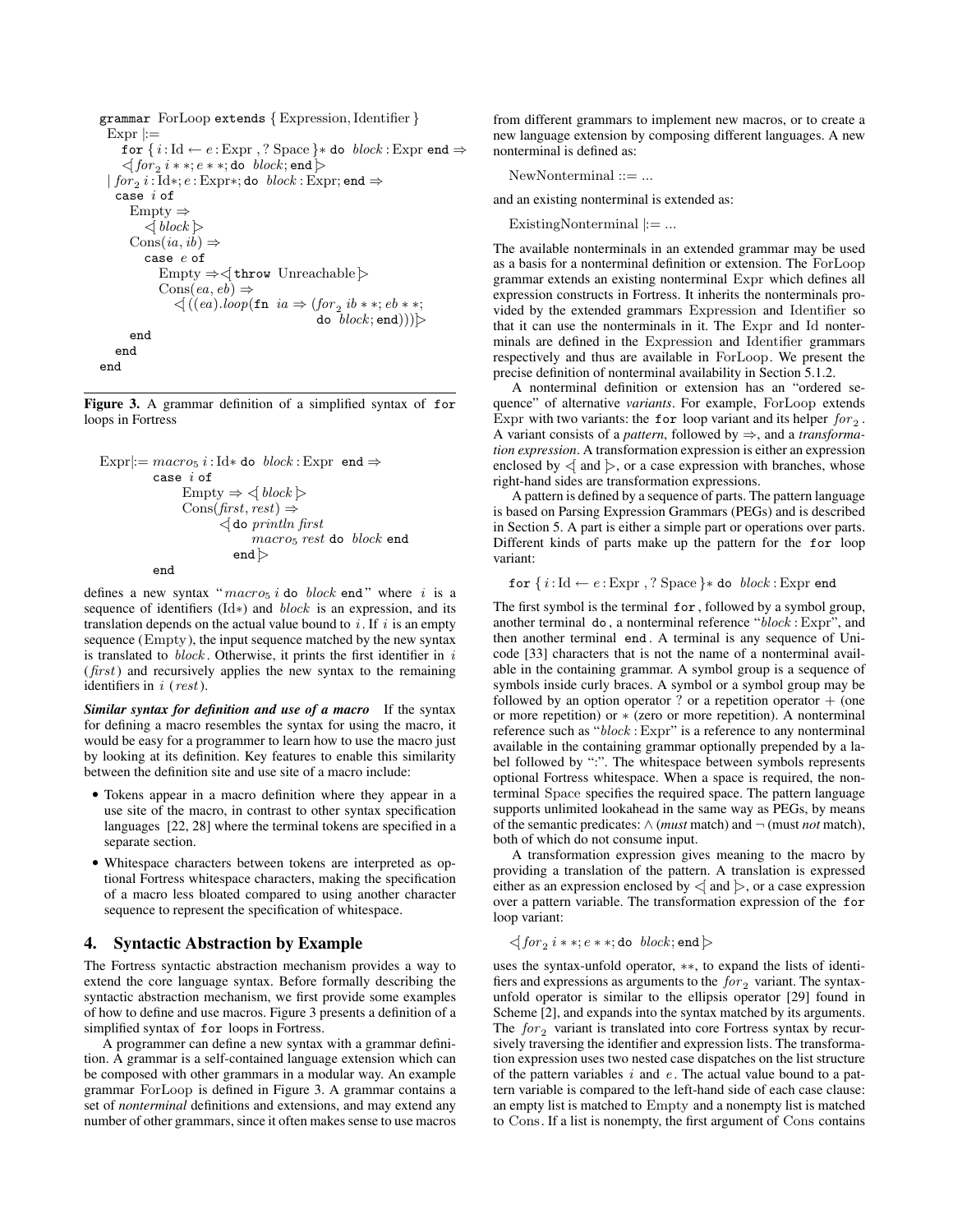$$
g_1 \cdot \text{loop}(\text{fn } i \Rightarrow \text{for } j \leftarrow g_2 \text{ do} \text{print } m \text{ ''(} " i " , " j " )" \text{ end} )
$$

Figure 4. One unrolling of the for loop from Figure 1

the head of the list and the second argument contains the rest of the list. For each pair of head elements from an identifier list  $i$  and an expression list e, we call the loop method on the head of the expression list, ea, with an anonymous function whose argument is the head of the identifier list, as the input to the loop method. The two lists of identifiers and expressions are guaranteed to have the same length by the structure of the for variant.

Although the transformation is expressed in terms of Fortress concrete syntax, the act of transforming a use site at parse time is not performed on the concrete syntax. Instead, the transformation expression is parsed into Fortress Abstract Syntax Tree (AST) nodes, containing *placeholder* nodes to represent pattern variables, and the act of transforming a use site is performed by substituting AST nodes in for the placeholders. An alternative approach would have been a multi-staged system in which transformation expressions consist of explicit user-defined computations of resulting AST nodes. Although such an approach is more flexible, it is also tedious and error prone. Moreover, it is difficult to check that syntax trees constructed through explicit computation are well-formed. Earlier work has shown that although a template-based approach is not as flexible as an approach based on explicit computation, it is usually possible to express the transformations desired in practice [5, 8].

The for loop example in Figure 3 shows that our syntactic abstraction mechanism satisfies the five goals described in Section 3:

- New syntax indistinguishable from the core syntax: As Figure 1 shows, the use of the for macro is indistinguishable from other Fortress language constructs.
- Composition of independent macros: The for macro extends the grammars, Expression and Identifier, so that it can use the nonterminals, Expr and Id, defined in them.
- Expansion into other macros: The for macro is defined in terms of the  $for_2$  macro.
- Recursion and case dispatch: The  $for_2$  macro is recursively defined using two nested case dispatches. Using the  $for_2$  macro, the for loop in Figure 1 can be rewritten as in Figure 4. One more application of the macro will desugar the for loop as in Figure 2.
- Similar syntax for definition and use of a macro: The syntax for defining the  $for_2$  macro:

 $for_2 i:\mathrm{Id} *;e:\mathrm{Expr*};$  do  $\emph{block}:\mathrm{Expr};$  end and the use of it:

 $for_2 i * *; e * *;$ do  $block;$ end

is very similar because tokens appear in the same place in both definition and use sites of the macro and implicit whitespace specification avoids visual clutter.

# 5. Syntax Normalization

In this section, we describe how a Fortress source program using macros is turned into a Fortress AST without macros which can be interpreted by the Fortress interpreter. For presentation brevity, we focus on a core subset of Fortress, *Core Fortress*. The abstract syntax of Core Fortress is presented in Figure 5.

| Program           | $::=$                 | Grammar <sup>*</sup> Expr                                                                                                              |                      |
|-------------------|-----------------------|----------------------------------------------------------------------------------------------------------------------------------------|----------------------|
| Grammar           | $::=$                 | grammar GrammarName<br>extends { GrammarName* }<br>(Definition   Extension )*<br>end                                                   |                      |
| Definition        | $::=$                 | $NTName ::= Variant^*$                                                                                                                 |                      |
| Extension         | $\mathrel{\mathop:}=$ | $NTName \nightharpoonup = Variant^*$                                                                                                   |                      |
| Variant           | $\dddot{=}$           | $Pattern \Rightarrow Action$                                                                                                           |                      |
| Pattern           | ።≕                    | Part*                                                                                                                                  |                      |
| Part              | $\vdots =$            | SimplePart?                                                                                                                            |                      |
|                   |                       | SimplePart*                                                                                                                            |                      |
|                   |                       | $SimplePart +$                                                                                                                         |                      |
|                   |                       | <b>SimplePart</b>                                                                                                                      |                      |
|                   |                       | $\neg$ Part                                                                                                                            |                      |
|                   |                       | $\wedge$ Part                                                                                                                          |                      |
| <i>SimplePart</i> | $::=$                 | PatternVar: BasePart                                                                                                                   |                      |
|                   |                       | <b>BasePart</b>                                                                                                                        |                      |
| <b>BasePart</b>   | ።≕                    | <b>NTName</b>                                                                                                                          |                      |
|                   |                       | <i>Terminal</i>                                                                                                                        |                      |
|                   |                       | [Char:Char]                                                                                                                            |                      |
| Action            | $\mathrel{\mathop:}=$ | $\langle Term \rangle$<br>case PatternVar of<br>$Empty \Rightarrow Action$<br>$Cons(PatternVar, PatternVar) \Rightarrow Action$<br>end | template             |
| Expr              | ።≕                    | $\boldsymbol{n}$                                                                                                                       | number               |
|                   |                       | $\mathcal{S}_{\mathcal{S}}$                                                                                                            | string               |
|                   |                       | $\boldsymbol{x}$                                                                                                                       | variable             |
|                   |                       | fn $x \Rightarrow \text{Expr}$                                                                                                         | function expression  |
|                   |                       | Expr Expr                                                                                                                              | function application |
|                   |                       | $( \mathit{Expr} )$                                                                                                                    | parenthesized        |
| Term              | $::=$                 | PatternVar                                                                                                                             |                      |
|                   |                       | Term **                                                                                                                                |                      |
|                   |                       | $n_{\rm c}$                                                                                                                            |                      |
|                   |                       | $\mathcal{S}_{\mathcal{S}}$                                                                                                            |                      |
|                   |                       | $\boldsymbol{x}$                                                                                                                       |                      |
|                   |                       | fn $x \Rightarrow$ Term                                                                                                                |                      |
|                   |                       | Term Term                                                                                                                              |                      |
|                   |                       | (Term)                                                                                                                                 |                      |
|                   |                       |                                                                                                                                        |                      |

Figure 5. Abstract syntax for Core Fortress

A Core Fortress program consists of a possibly empty sequence of grammar definitions followed by an expression, called the *main expression*. Grammar definitions introduce new syntax to Core Fortress. A grammar definition includes a sequence of nonterminal definitions or extensions and it may extend other grammars to use nonterminals defined in the extended grammars in its definition. A nonterminal definition or extension has an ordered sequence of alternative variants and a variant consists of a pattern and a transformation expression (*Action* in Figure 5). A transformation expression is either a term enclosed by  $\leq$  and  $\geq$ , called a *template*, or a case expression over a pattern variable. The nonterminals *GrammarName*, *NTName*, *PatternVar*, *Terminal*, and *Char* range over Unicode strings. An expression is a number, string, variable, function expression, function application, or parenthesized expression. A term is a pattern variable, an ellipses term, number, string, variable, function term, function application term, or parenthesized term. The metavariables  $n$ ,  $s$ , and  $x$  range over numbers, strings, and variables, respectively.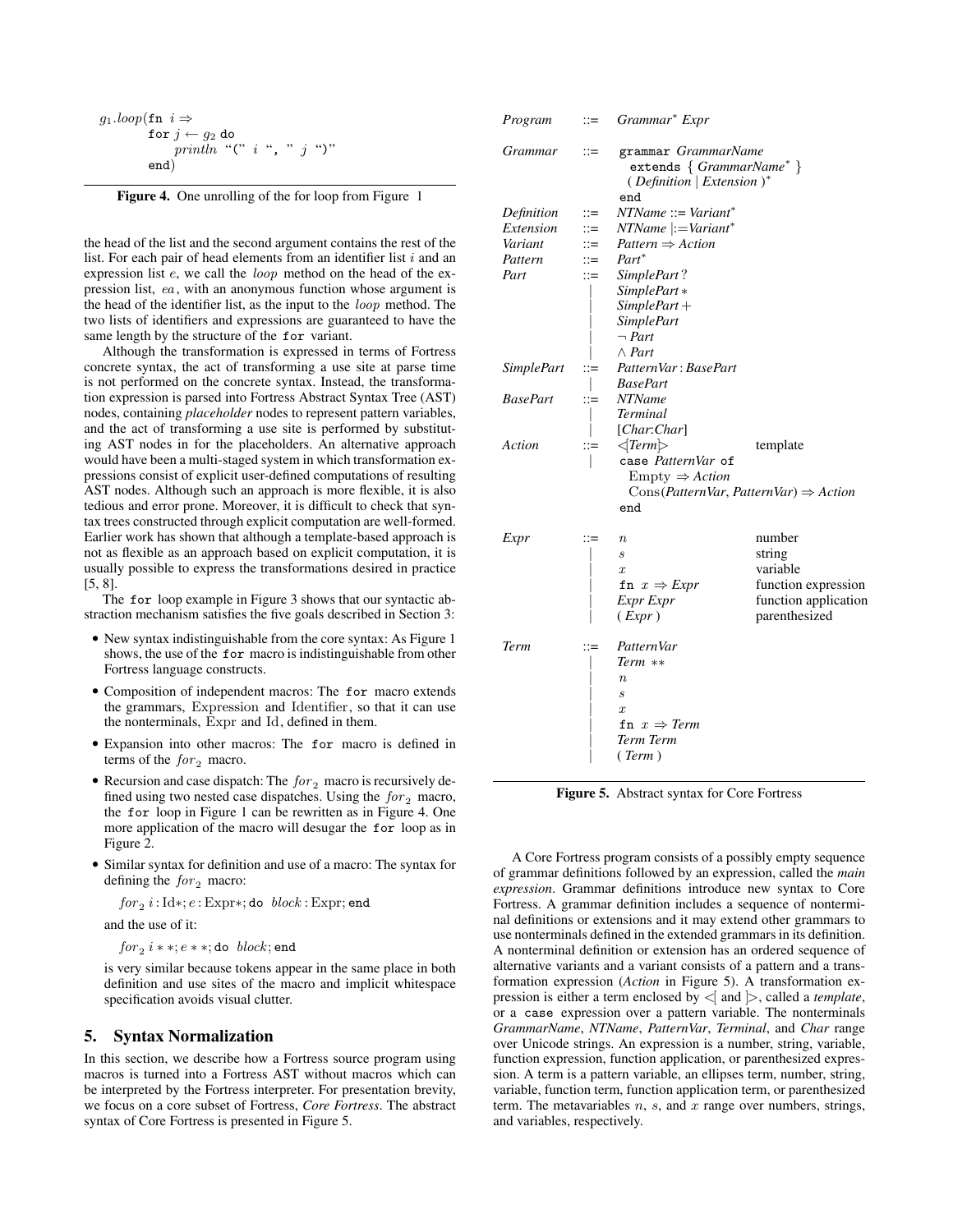Because grammar definitions introduce new syntax to the language, the program itself defines how to parse it and turn it into an AST. We call the entire process from parsing a source program to creating a corresponding AST *syntax normalization*. Syntax normalization consists of two stages: *parsing* and *transformation*. In the parsing stage, the source program represented as a Unicode string is turned into what we call a *parsed* program. Then, in the transformation stage, the parsed program is transformed to a program in Core Fortress AST. Each stage is described in detail in the subsequent subsections.

## 5.1 Parsing

The parsing stage transforms a source program in a Unicode string into a parsed program in an AST representation which describes how the program is to be transformed into an executable Core Fortress program. The transformation is nontrivial because a program itself defines how it is parsed: the grammar definitions in the program determines which syntax may occur in the grammar definitions and the main expression.

In order to resolve this self-dependency problem, we take a twostep approach to parse Fortress programs. In the first step, we parse all the grammars except for the action part of each variant and the main expression. The action parts and the main expression are just parsed as Unicode strings. This step is a standard parsing which generates an AST where expressions are represented as strings. In the second step, we parse each action part and the main expression. In order to parse the action parts, we need to compute what we call the set of *available macros*. In Section 5.1.2, we show how to compute the set of available macros for a given grammar, and how to derive a PEG from which a PackRat parser can be generated (for example by using Rats! [17, 18]) and then used to parse the action parts. The action parts and the main expression are parsed into *node expressions*. A node expression describes how macros are invoked to turn a macro syntax into a Core Fortress syntax. The construction of node expressions is described in Section 5.1.3. This two-step approach works because the grammar definitions appear before the main expression. The approach also has the advantage that we break the dependency in parsing recursive macros.

The parsing stage relies on *Parsing Expression Grammars* (PEGs) [16] because they have some advantages over usual Context-Free Grammars (CFG) [10] based parsing formalisms such as LL and LALR(k). PEGs are unambiguous, are closed under union, and integrates lexing with parsing. We need the closure property because we want to combine PEGs for different grammars and the integrated lexing and parsing makes it easy to achieve our goal of "similar syntax for definition and use". Furthermore, the parsers based on PEGs allow a linear execution time compared to the generalized CFG parsers. We briefly introduce PEGs in Section 5.1.1 along with a description of our pattern language which is effectively a variant of *Parsing Expressions*.

## 5.1.1 Parsing Expression Grammars

A Parsing Expression Grammar (PEG) is a 3-tuple  $(N, T, s)$ , where  $N$  is a finite set of nonterminal definitions,  $T$  is a finite set of terminal symbols,  $s \in N$  is the start nonterminal definition. A nonterminal definition is a pair (n, *cs*) where n is a name and *cs* is a list of prioritized alternatives, each alternative being a *parsing expression* [16]. The terminal symbols and the nonterminal names are disjoint. If  $e, e_1$ , and  $e_2$  are parsing expressions then so are the empty string  $\epsilon$ , a terminal symbol  $a \in T$ , a nonterminal name n, a sequence  $e_1 e_2$ , an optional expression  $e$ ?, zero-or-more repetitions  $e^*$ , a not-predicate  $\neg e$ , and a and-predicate ∧e.

The main difference between PEGs and CFGs is the lack of ambiguity in PEGs resulting from the prioritized alternatives. In a CFG, the two nonterminal definitions  $A = a | ab$  and  $A = ab | a$ 

```
grammar ANt::=macroA \Rightarrow \dotsend
grammar B extends \{A\}Nt:=macroB \Rightarrow \langle \dots \textit{macroA} \dots \rangleend
grammar C extends \{A\}Nt:=macroC \Rightarrow \dotsend
```
Figure 6. Grammars including multiple nonterminal extensions

| grammar D extends $\{B\}$                                                               |
|-----------------------------------------------------------------------------------------|
| $Nt:=$                                                                                  |
| $macroD \Rightarrow \langle \dots \textit{macroB} \dots \rangle$                        |
| $\mid B.\mathrm{Nt}$                                                                    |
| (* This definition is illegal,                                                          |
| because $macroA$ is not propagated by the grammar $B$ :                                 |
| $Nt :=$                                                                                 |
| $macroD2 \Rightarrow \langle \dots \textit{macroB} \dots \textit{macroA} \dots \rangle$ |
| $^{*}$                                                                                  |
| end                                                                                     |
|                                                                                         |

Figure 7. Grammars should behave as usual module systems

are equivalent. However, in a PEG, the second alternative of the former would never succeed because the first alternative is always taken if the input string to be recognized starts with a.

The pattern language shown in Figure 5 is based on parsing expressions with some differences. If *Part<sub>i</sub>*  $(1 \le i \le n)$  of a sequence of parts,  $(Part_1, Part_2, \ldots, Part_n)$ , corresponds to a parsing expression  $e_i$ , then the sequence of parts corresponds to the sequence of parsing expressions with optional Fortress whitespace in between:  $(e_1, w, e_2, w, \ldots, w, e_n)$ . Here w refers to the nonterminal defining the optional whitespace in Fortress. This small difference reduces the visual clutter when writing language extensions. We also allow character classes to be specified(e.g. the character class of ";" and the lowercase letters from "a" to "z"  $[;az]$ ). Character classes can be trivially, but tediously, encoded in parsing expressions by explicit enumeration of the alternatives.

## 5.1.2 Combining Grammars

In order to create a parser and parse the action parts in a given grammar, we need to compute the set of available macros. The set of available macro definitions for a grammar consists of the macros defined by the nonterminal definitions and extensions in the grammar and inherited from the extended grammars. However, the multiple "inheritance" of grammars in combination with the prioritized alternatives of PEGs makes it nontrivial to compose nonterminal extensions.

For example, Figure 6 shows three grammars  $A, B$ , and  $C$ , each of which defines a single macro. We write  $\langle \dots \textit{macroA} \dots \rangle$  to indicate a template where the macro macroA occurs somewhere. Grammar  $B$  and  $C$  extend grammar  $A$  which contains the definition of the nonterminal Nt.

The interesting question is what the semantics of a nonterminal extension should be. It seems natural to expect that  $B$  is able to use all the macros defined in A since it extends it. However, what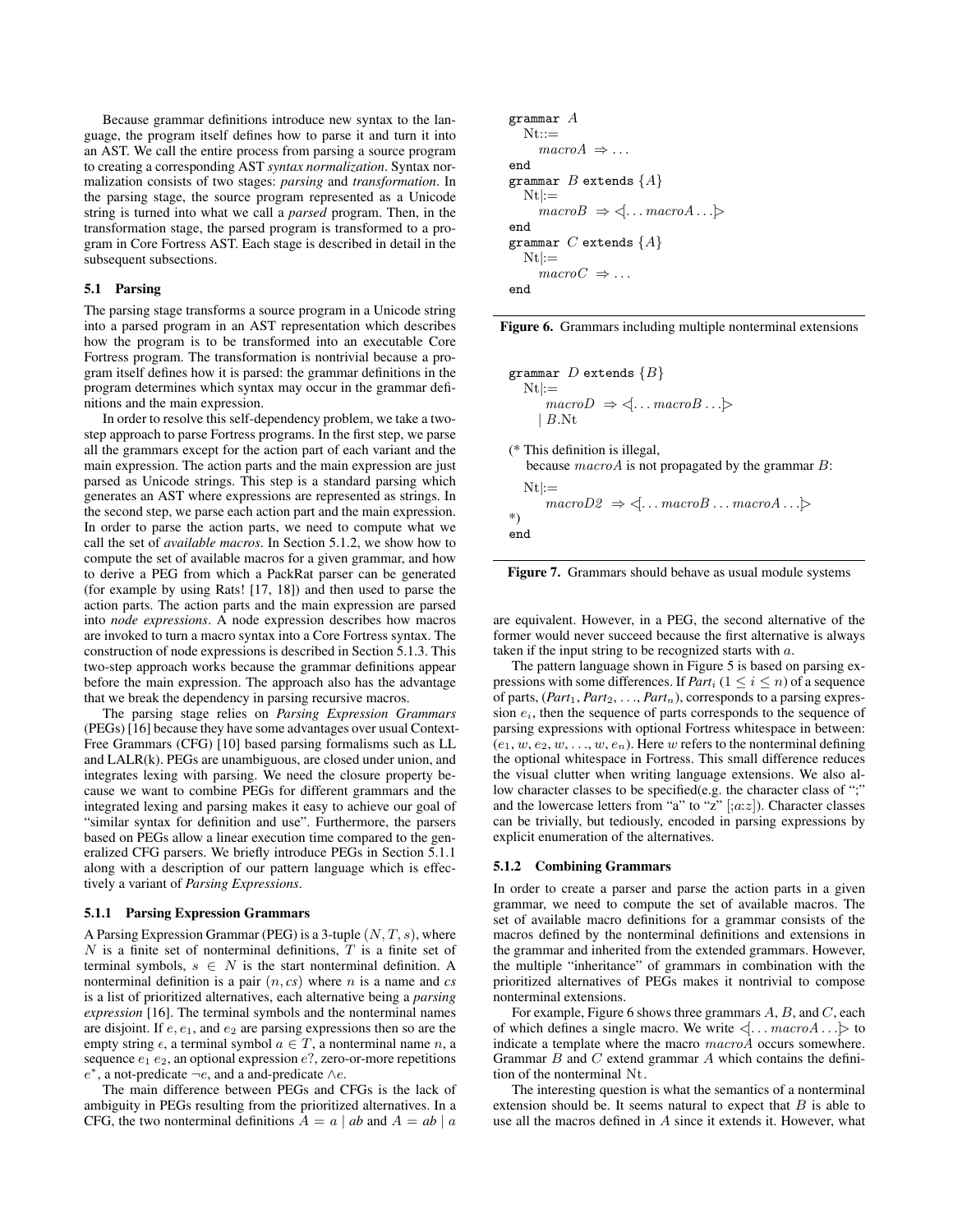```
grammar E extends \{B, C\}Nt:=macroE \Rightarrow \langle ... \text{ macroB} ... \text{macroC} ... \rangleend
```
Figure 8. Multiple extensions of a single nonterminal

if a grammar such as  $D$  in Figure 7 extends  $B$ ? Because  $D$  does not extend A directly, we do not allow macroA to be available in the grammar  $D$  as the comment enclosed by " $(*"$ " and "\*)" in Figure 7 shows. This behavior is consistent with the Fortress component system where a component does not reexport all of its imports by default. A grammar may explicitly propagate an inherited macro by referring to the nonterminal extension defining the macro. The second alternative of the nonterminal extension in D gives an example of explicit propagation of an inherited macro:  $B.Nt.$  Whenever  $macroD$  is available,  $macroB$  is also available.

Grammar B overrides the definition of the Nt nonterminal in grammar  $A$ , but the override does not affect grammar  $C$  which also extends A. It is only possible to completely override a nonterminal if all uses of the grammar containing the overridden nonterminal is changed to the grammar containing the overriding nonterminal. In the example above  $C$  would have to extend  $B$  instead, and there is no guarantee that another grammar which extends A could be created.

A grammar may extend multiple grammars. Multiple extension induces a lattice structure in the extension relation. One key issue with multiple extension is how to combine grammars when there is a "diamond" shape in the lattice as shown in Figure 8. The grammar  $E$  extends  $B$  and  $C$  both of which extend the same grammar  $A$ but define different extensions for the same nonterminal Nt. One approach would be to collect the macros along the paths from B and C to A following the extension relation, and then concatenate them:

```
Nt:=macroE \Rightarrow \leq \dots macroB \dots macroC \dots \geq\mid macroB \Rightarrow \leq \ldots macroA \ldotsmacroA \Rightarrow \dotsmacroC \Rightarrow \dotsmacroA \Rightarrow \dots
```
The order of  $macroB$  and  $macroC$  could be reversed, but it has the same problem as this approach: the syntax defined in  $A$  might shadow  $macroC$  because the variants are ordered. It is an unfortunate behavior because we intend to support a user-defined syntax on top of the existing Fortress syntax. Both  $macroB$  and  $macroC$ should have higher priority than macroA.

Our solution to the shadowing problem is to collect the macros along the paths till the lowest common ancestor of the immediately extended grammars in the extension relation and concatenate them, and then recursively collect and concatenate the macros along the paths to the end of the extension relation. For example, we resolve Nt in  $E$  as follows:

```
Nt:=macroE \Rightarrow \leq \dots macroB \dots macroC \dots \geq\mid macroB \Rightarrow \leq \ldots macroA \ldotsmacroC \Rightarrow \dotsmacroA \Rightarrow \dots
```
One thing to note is that the ordering of macros must be specified. The ordering should be deterministic and preferably the grammar writer should be able to control it. Therefore, we have chosen to use the order in which the extended grammars appear in the extends clause.

|  | $NodeExpr ::= PatternVar$<br>case PatternVar of<br>$Empty \Rightarrow NodeExpr$ |
|--|---------------------------------------------------------------------------------|
|  | $Cons(PatternVar, PatternVar) \Rightarrow Nodeexpr$<br>end                      |
|  | $Transformer (Node \overline{Expr})$<br>Ellipses ( $NodeExpr$ , $NodeExpr$ )    |
|  | $NodeConstructor(\overline{NodeExpr})$                                          |

Figure 9. Abstract syntax for node expressions

Using the solution, we build a PEG from which a parser can be generated and used to parse the action parts and the main expression. The PEG for a grammar is:

- formed from all definitions from all transitively-extended grammars and the current grammar,
- modified by the extensions from the current grammar, if any, and
- modified by the implicit extensions for all nonterminals in the inherited extensions that are not extended in the current grammar.

The first step of constructing the PEG is to gather all of the nonterminal definitions from all the transitively-extended grammars. A variant in a nonterminal definition is either a pair of a syntax pattern and a transformer or a reference to an extended grammar's extension (propagation of an extension). For the former, the pair is simply added to the PEG. For the latter, we retrieve the extensions added by that grammar, process them, and add them to the PEG. The next step is to apply the extensions. The extensions consist of the explicit extensions (defined in the grammar) and the implicit extensions inherited from the extended grammars. The PEG for parsing the main expression is obtained in the same way as for a grammar which extends all the preceding grammars, but containing no definitions nor explicit extensions.

#### 5.1.3 Construction of Node Expressions

Using the parser generated by a PEG as described in Section 5.1.2, the action parts in the grammars and the main expression are parsed into node expressions. A node expression is a representation of how macro invocations are applied to obtain a Core Fortress AST. The abstract syntax of node expressions is presented in Figure 9 where a sequence of *NodeExpr* is represented as  $\overline{NodeExpr}$ . A node expression is a pattern variable, a case dispatch, a macro invocation represented as a reference to a *Transformer* applied to a number of node expression arguments, an ellipses node represented as a reference to an Ellipses applied to a node expression (the first argument), or a Fortress expression represented as a reference to a *NodeConstructor* applied to a number of node expression arguments. We use *Transformer* and *NodeConstructor* to range over templates and Core Fortress expressions, respectively. The second argument of the Ellipses node is initialized with its first argument and changes during the evaluation of the node.

A node constructor is created when an input string is matched by the Core Fortress syntax. A transformer is created whenever a macro use is parsed by matching the macro definition against the macro use. A macro definition is matched in the same way as a parsing expression is matched against an input string: each part is matched in the order it appears. If the macro definition contains any references to other nonterminals, then we parse with respect to the nonterminals and if they succeed the result is a node expression, and we continue parsing the rest of the macro definition. If all the parts in a macro definition are matched, then a transformer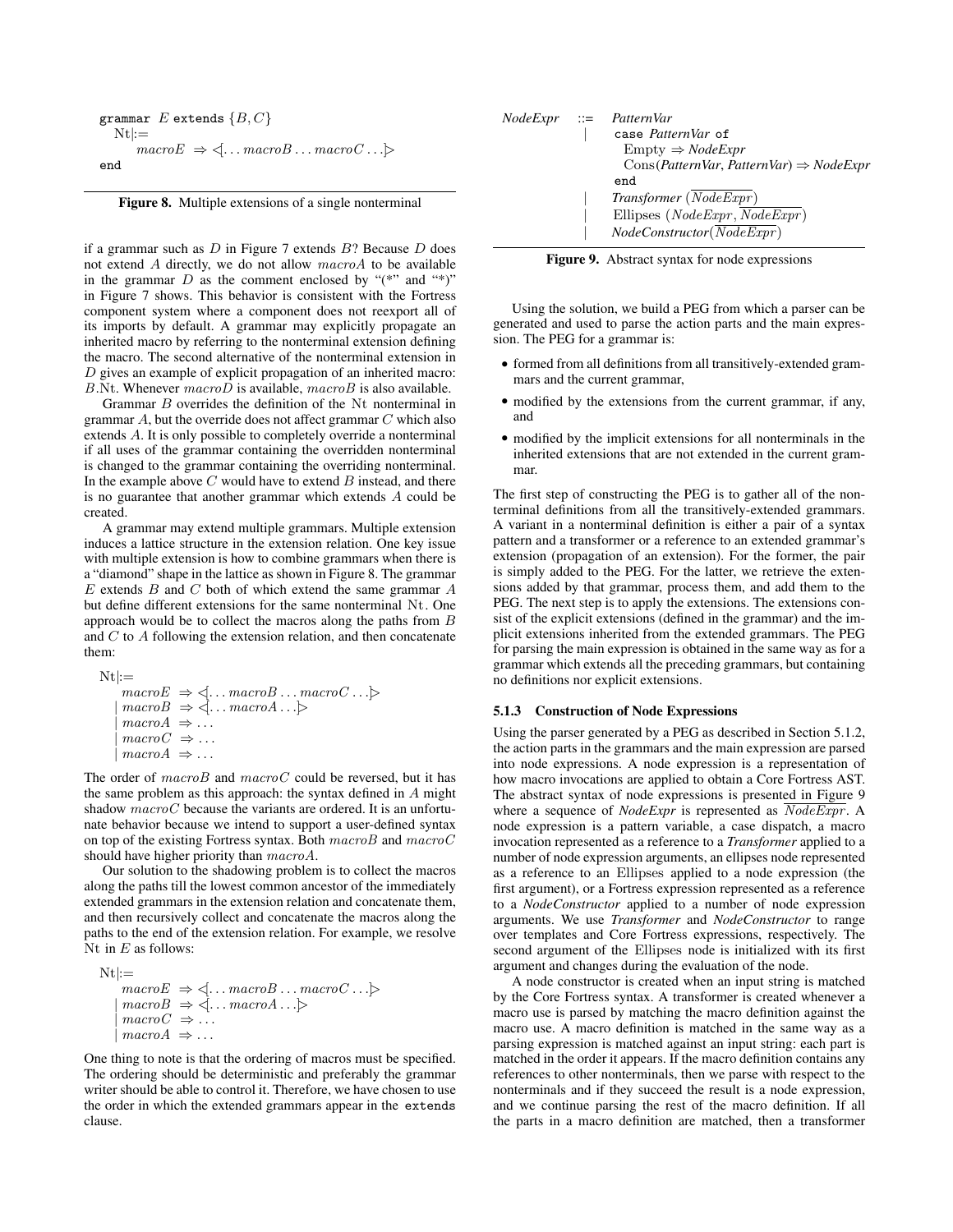is created with the node expressions from any nonterminals as arguments.

Consider an example from Section 3, where  $macro_1$  is applied to the literal 7:

 $macro_1$  7

and parsed against the macro definition:

$$
Expr \mid := \text{macro}_1 e : Expr \Rightarrow \leq e \geq
$$

First, we see that there are two parts in the macro definition:  $macro<sub>1</sub>$  and "e :  $Expr$ ". The first part is a terminal part which must be matched verbatim in the input sequence and the other part is a binding part where the pattern variable  $e$  gets bound to the result of parsing  $Expr$ . Parsing the action part of  $macro_1$  returns the node expression consisting of a pattern variable reference and is transformed to a *Transformer*  $T_1$ , where  $T_1$  is a fresh name. Then, parsing the macro use requires parsing 7 against the *Expr* nonterminal, which is matched by the Core Fortress syntax and the result is a node constructor for the Core Fortress abstract syntax 7 . We bind e to 7 in the environment and pass 7 as an argument to the transformer  $T_1$ , resulting in the node expression  $T_1(7)$  which can be passed on to the transformation phase described in Section 5.2.

#### 5.2 Transformation

Transformation is the evaluation of node expressions to construct a Core Fortress AST without macros which can be interpreted by the Fortress interpreter. Given a parsed program which contains a set of grammars and a main expression, we transform it to an executable Core Fortress program by evaluating the node expression first in the main expression and consequently in transformers.

We define the evaluation of node expressions in terms of a small-step operational semantics [26]. We define the semantics using a transition system. The transition system consists of a set of configurations  $\sigma \in \Sigma$ , a set of terminal configurations  $T \subseteq \Sigma$ , and a transition relation  $\rightarrow \subseteq \Sigma \times \Sigma$ . A configuration is a node expression along with two environments:  $\Upsilon$ ,  $\Gamma \vdash NodeExperiment$ . The transformer environment Υ maps transformer names to transformer definitions and the node environment Γ maps pattern variables to node expressions. We write " $\Gamma$   $[\overline{v} \mapsto \overline{n'}]$ " to denote an extension of Γ with the new bindings " $\overline{v} \mapsto \overline{n''}$ ". The transformer environment is initialized to contain all the transformers from all the grammars and does not change during evaluation. This is possible because the parsing has already resolved the scope of the transformers introduced by the grammars. The node environment is initially empty. A value is a node constructor application, the arguments of which are also values.

The evaluation of a node expression is inductively defined by the transition relations in Figure 10. The metavariables  $t$  ranges over transformer names,  $v$  ranges over pattern variables,  $n$  ranges over node expressions, and c ranges over node constructors. For brevity, we write " $t \overline{v} \cdot n$ " for a transformer definition of name  $t$ , which takes the pattern variables  $\overline{v}$  and has the body *n*. If the node expression is a pattern variable, we look it up in the node environment. If the node expression is a case-dispatch, we first evaluate the condition  $v$  in the current environments. The result is either an empty list Empty or a nonempty list  $\text{Cons}(hd, tl)$  with the first element  $hd$  and the rest of the elements  $tl$ . If it is an empty list, we evaluate  $n_1$  in the current environments. If it is a nonempty list, we extend the node environment with the bindings for the pattern variables  $v_1$  and  $v_2$  to  $hd$  and  $tl$  respectively, and continue the evaluation. If the node expression is a macro invocation, we look up the transformer definition in the transformer environment, evaluate the macro arguments, and extend the node environment with the bindings from the pattern variables to their actual values, and continue evaluating the body. If the node expression is an

[Pattern Variable]

$$
\frac{1(v) = n}{\Upsilon, \Gamma \vdash v \to \Upsilon, \Gamma \vdash n}
$$

 $\Gamma(x)$ 

[Case Empty]

$$
\frac{\Upsilon, \Gamma \vdash v \to \Upsilon, \Gamma \vdash \text{Empty}}{\Upsilon, \Gamma \vdash \text{case } v \text{ of } \longrightarrow \Upsilon, \Gamma \vdash n_1}
$$
\n
$$
\begin{array}{c}\text{Empty} \Rightarrow n_1\\ \text{Cons}(v_1, v_2) \Rightarrow n_2\\ \text{end}\end{array}
$$

[Case Cons]

$$
\begin{array}{rcl}\n\Upsilon, \Gamma \vdash v \to \Upsilon, \Gamma \vdash \mathrm{Cons}(hd, tl) \\
\hline\n\Upsilon, \Gamma \vdash \mathrm{case} \ v \ \mathrm{of} & \to \Upsilon, \Gamma \left[ v_1 \mapsto hd \right] \left[ v_2 \mapsto tl \right] \vdash n_2 \\
\hline\n\mathrm{Empty} \Rightarrow n_1 \\
\mathrm{Cons}(v_1, v_2) \Rightarrow n_2 \\
\mathrm{end}\n\end{array}
$$

[Macro Invocation]

$$
\frac{\Upsilon(t) = t \overline{v}.n \qquad \Upsilon, \Gamma \vdash \overline{n} \rightarrow \Upsilon, \Gamma \vdash \overline{n'}}{\Upsilon, \Gamma \vdash t(\overline{n}) \rightarrow \Upsilon, \Gamma \left[\overline{v} \mapsto \overline{n'}\right] \vdash n}
$$

[Ellipses First]

$$
PV(n'') \neq \emptyset
$$
  
\n
$$
\Gamma' = \Gamma \left[ \overline{v_j} \mapsto \overline{\Gamma(v_j).nth(i)} \right] \qquad v_j \in PV(n) \qquad |\Gamma(v_j)| > 1
$$
  
\n
$$
\Gamma' = \Gamma \left[ \overline{v_j} \mapsto \overline{\Gamma(v_j).nth(i)} \right] \qquad \Upsilon, \Gamma' \vdash n'' \to \Upsilon, \Gamma' \vdash n'''
$$
  
\n
$$
\Upsilon, \Gamma \vdash Ellipses(n, \overline{n'}n'') \to \Upsilon, \Gamma \vdash Ellipses(n, \overline{n'}n''')
$$

[Ellipses Middle]

$$
PV(n'') = \emptyset
$$
  
\n
$$
\overline{|n'|} + 1 = i - 1 < size(n) \qquad v_j \in PV(n) \qquad |\Gamma(v_j)| > 1
$$
  
\n
$$
\Gamma' = \Gamma \left[ \overline{v}_j \mapsto \overline{\Gamma(v_j).nth(i)} \right] \qquad \Upsilon, \Gamma' \vdash n \to \Upsilon, \Gamma' \vdash n'''
$$
  
\n
$$
\Upsilon, \Gamma \vdash Ellipses(n, \overline{n'}n'') \to \Upsilon, \Gamma \vdash Ellipses(n, \overline{n'}n''')
$$

[Ellipses Last]

$$
PV(n'') = \emptyset \quad |\overline{n'}| + 1 = size(n)
$$
  

$$
\Upsilon, \Gamma \vdash Ellipses(n, \overline{n'}n'') \to \Upsilon, \Gamma \vdash \overline{n'}n''
$$

[Node Constructor]

| $\Upsilon, \Gamma \vdash \overline{n} \rightarrow \Upsilon, \Gamma \vdash n'$                  |  |
|------------------------------------------------------------------------------------------------|--|
| $\Upsilon, \Gamma \vdash c(\overline{n}) \rightarrow \Upsilon, \Gamma \vdash c(\overline{n'})$ |  |

Figure 10. Operational semantics for node expressions

ellipses node, the first argument of the node is replicated by the number of times equal to the length of a pattern variable within the first argument. The second argument of the ellipses node keeps track of the intermediate results during the evaluation of the ellipses node. For brevity, we write " $PV(n)$ " for a set of pattern variables in the node expression n, " $size(n)$ " for the length of a pattern variable within the node n, and "l.nth(i)" for the *i*-th element of the list  $l$ . If the node expression is a node constructor invocations, we construct the corresponding Core Fortress node.

The evaluation of a node expression may either fail, diverge, or result in an executable Core Fortress node. The evaluation may diverge if there is an infinite recursion in the definition of a transformer.<sup>1</sup> We do not consider nontermination a problem, because it

<sup>&</sup>lt;sup>1</sup> Transformation described in this section is similar to Wand's[24] algorithm. The transformation function implements  $\tau$  while the parser implements  $\beta$  and D.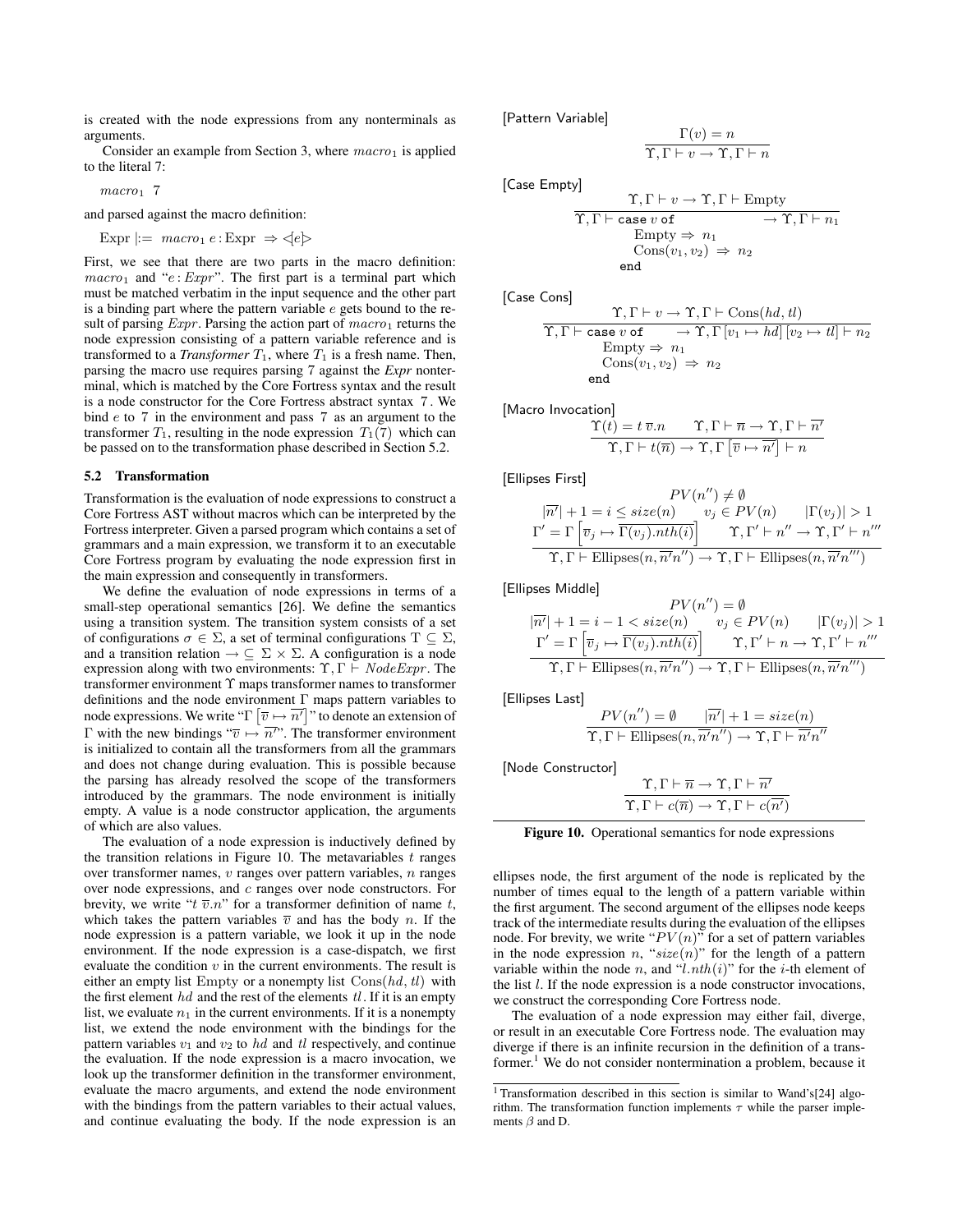will mainly happen when a macro does not deconstruct input, and programmers writing programs with recursive functions are used to deal with this kind of problems.

## 5.3 Hygiene

Fortress macros are hygienic, meaning any bindings introduced by a macro are fresh. Our hygienic system is a simplification of Clinger's algorithm [11]. Since our macro system cannot introduce macros itself, nor can a macro be hidden through a lexically bound variable, we need not concern ourselves with much of the complexity of the original hygiene algorithm.

The hygienic transformation works as follows. Before a macro is invoked, no renaming is performed. After a macro invocation, a flag is set which indicates that renaming should take place for the transformation of the current node and all the children nodes. During hygienic transformation, identifiers are looked up in a syntactic environment and replaced with the renamed identifiers they are bound to. The initial syntactic environment is the identity environment. Once the flag indicating that renaming should occur is set, each language construct binding an identifier generates a unique identifier and maps the original bound identifier to the new unique identifier. Each binding construct introduces a new syntactic environment which maintains a link to the previous environment. Identifiers not found in the immediate environment are recursively looked up in the parent environment until a mapping is found.

Pattern variables in a macro definition are never renamed since they are syntactic entities being introduced into the macro. In this way, we prevent variables passed to the macro from being renamed by virtue of the fact that they share names with bound identifiers introduced by the macro. Consider the following macro definition:

Expr $:=$  foo  $e :$  Expr  $\Rightarrow$   $\leq$  fn  $d \Rightarrow d + e$  $>$ 

If the macro is invoked as:

foo d

then the result after hygienic transformation should be:

 $\verb&fn&d_1\;\Rightarrow\;d_1\;+\;d$ 

# 6. Implementation

The syntactic abstraction mechanism is built on top of Rats!, the underlying parser technology used to parse Fortress programs. A key aspect of Rats! is its composition framework based on modules. By separating grammar extensions in their own module, we were able to extend the core Fortress grammar in a modular way.

A new parser is generated for each modified or defined nonterminal in an extension grammar. All the nonterminals in the grammar are compiled into Rats! syntax and added into a new module, Muser. A nonterminal that is extended originally has productions  $p_1 \ldots p_n$  and is modified so that  $M_{user}$  nonterminal is inserted before  $p_1$ . All productions that refered to nonterminal will now implicitly refer to M<sub>user</sub>.

The macro system is logically broken up into two stages: parsing, and transformation. The *first* stage consists of parsing the grammar declaration into an AST which contains transformation nodes instead of the template bodies. This stage has two steps: parsing the grammar declaration and parsing the template bodies. The core fortress parser is used to parse the grammar declarations and then those results are used to construct a new parser that is used to parse the templates. The system constructs a new parser for each unparsed template body and replaces the grammar AST node with a transformation node which contains the parsed template body. When a component is parsed, the grammars that it imports define the PEG used to parse the component body. The resulting AST will have nodes that specify a macro invocation. In stage

*two*(transformation) the AST will be run through a macro processing engine which converts macro invocation nodes into their corresponding template bodies.

Template bodies consist of regular Fortress syntax, macro invocations, pattern variables, and ellipses nodes. During transformation, the macro system will dispatch according to these four cases. For regular Fortress syntax the engine will recursively dispatch on child nodes but otherwise do no additional processing unless a macro has already been invoked in which case the hygiene rules will be applied. Macro invocations will cause the engine to look up the function defined for that macro and apply it to the parameters of the macro. Pattern variables are looked up in the current macro's environment and replaced with a corresponding expression. Ellipses nodes cause the engine to replicate the immediate child node of the ellipses node a number of times equal to the length of a pattern variable that is also inside the ellipses node. The replicated nodes are then spliced into the parent node.

# 7. Evaluation

We have evaluated the design of our syntactic abstraction system by implementing the for loop example shown in Figure 3, and also a grammar that recognizes regular expressions and one recognizing XML. These examples show that the system is suitable for language extensions and domain specific languages by allowing their care-free implementation in general. The grammars for XML and regular expressions can be found as part of the open-source Fortress interpreter [3].

The for loop example demonstrates a weakness of the macro system in that some macros must be split up to accomodate the parser. The for loop cannot be written directly because when the ellipses are expanded the intermediate commas are missing and so the parser would not recognize the syntax as a for loop macro. Instead, the body of the for loop is written in such a way that no syntactic markers are needed and a separate macro is invoked with this simpler body. This generally means that most macros will need two forms and macro writers will have to know about both forms when invoking another macro inside their template. A solution to this problem would be to add operations over lists, so that the identifiers and the corresponding expressions in the for loop example could be zipped, and expanded with the commas in place. In general it would be useful if one could mark local helper macros as such, e.g. by using visibility modifiers like private in Java.

The system has a number of limitations. Syntax extensions are imported at the component level, and so we do not support lexically scoped syntax extensions like Scheme [2] or OMeta [37] does. Support for lexical scoping could be added later. A number of other systems [18, 37] based on PEGs allow semantic predicates in parsing expressions. A semantic action is a boolean-valued expression which must be true in order for a parsing expression to match. Semantic actions are useful in some situations, but in our exprience we haven't had any need for implementing any of our examples yet.

Currently the specification of syntax is not separated from the specification of semantics(actions), e.g. like in Bracha's [6]. Such a separation can be useful, e.g. for visualizing the source code in IDEs, or supporting different transformations. Explicit separation of the syntax and transformation is possible and we would like to investigate this in the future.

The current implementation uses Rats! to generate a parser for each transformation expression. The overall parsing of a Fortress program performs comparable to the parsers generated by Rats!, that is linear time. However there is the overhead of generating a grammar and invoking Rats! on that grammar for each transformation expression, which currently slows down the parsing first time a macro is used. The following times are for free because the gen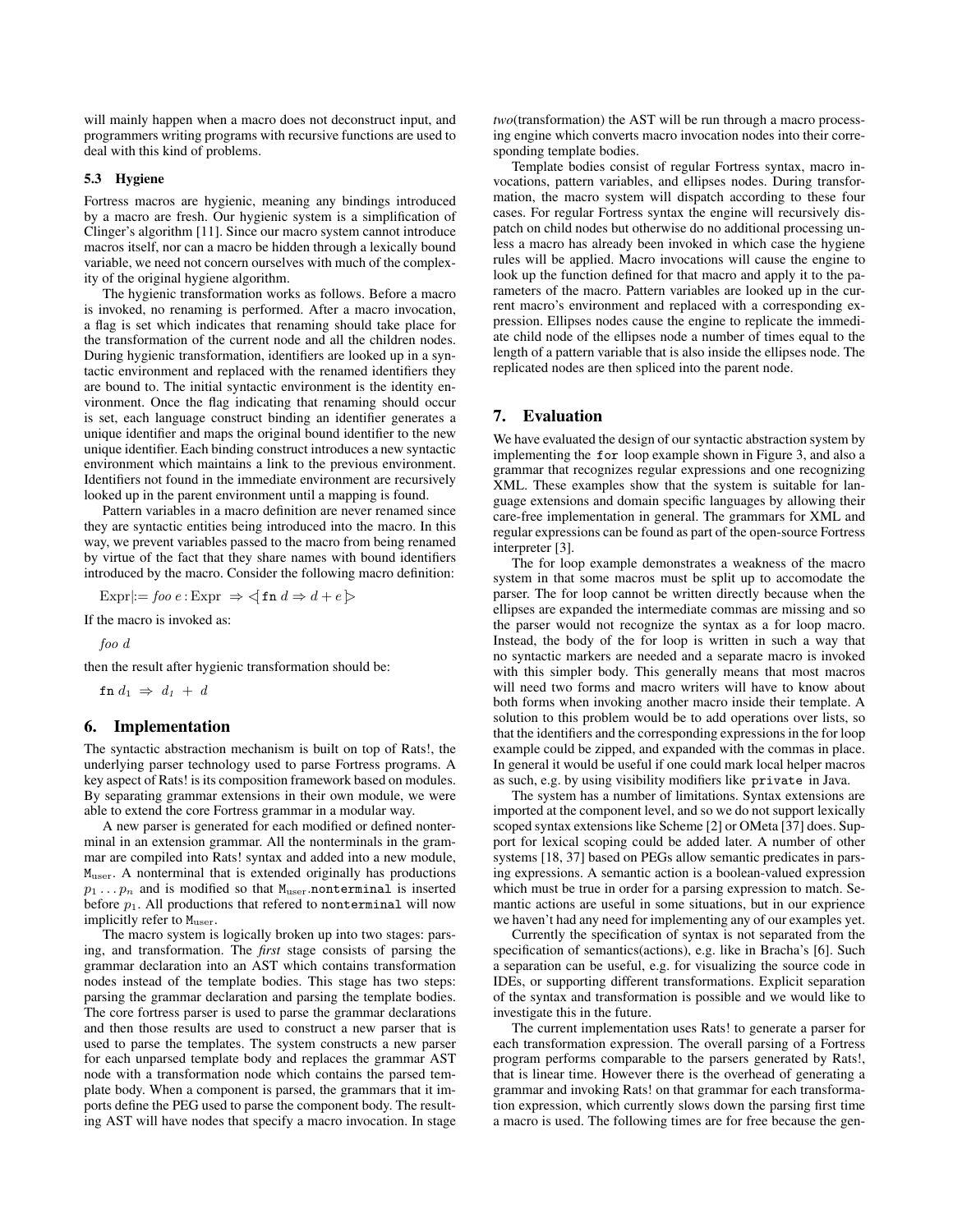erated parser is cached. The size of the transformed Core Fortress program is in worst case exponential in the size of the input.

Much of the syntactic abstraction system functionality falls out from the mechanisms inspired by Scheme systems, however the uniform and elegant structure of s-expressions cannot be reused in the context of Fortress, due to the many nuances of concrete syntax of Fortress. This prevented us from writing procedural macros efficiently, the amount of code required to construct a Fortress AST makes them an unattractive path to take.

# 8. Related work

Our system for syntactic abstraction incorporates ideas from two main lines of research: extensible grammars for meta-programming; and Lisp and Scheme macro systems.

Meta-programming systems and extensible grammar systems provide frameworks for constructing languages, extending languages with domain-specific notations, and translating between languages. Typically, a meta-program manipulates a separate objectprogram. Sometimes the meta-program and object-program are written in different languages.

In contrast, Lisp and Scheme macros affect subsequent parts of the same program that contains the macros. Using macros, programmers can write syntax extensions and domain-specific languages as libraries, with no need for preprocessors or custom compilers. Fortress takes this approach of supporting extension from within, rather than making it a separate facility with separate tools.

#### 8.1 Extensible Syntax and Meta-programming

There are numerous languages, libraries, and frameworks designed for creating language tools, from simple parser generators [22] to comprehensive language definition frameworks. In this section we discuss a few systems that offer special support for language extension or translation.

Rats! [17, 18] is a tool for producing packrat [16] parsers from modular grammars. Using the module system a programmer can create new languages by applying modifications to existing grammars. Rats! provides parsing support for Fortress syntactic abstraction system.

OMeta [38] is an embedded language(in COLA [12] or Squeak Smalltalk [32]) which combines pattern matching and parsing. OMeta is based on PEGs which are generalized to work on arbitrary datatypes not only streams of characters, which leads to the use of PEGs for pattern matching. The encapsulation of grammars in OMeta is also inspired by object-oriented constructs but in contrast to grammars in Fortress they are encapsulated in a "class" like construct which only supports extension of a single grammar, the reason is mainly for avoiding nameclashes. Single extension is not a good match for expressing grammar extension since it is often the case that a grammar extends multiple other grammars. This is solved in OMeta though the use of the "foreign" production which effectively dispatches to separate grammars. Fortress solves this issue by allowing a grammar to extend multiple other grammars. "foreign" in Ometa also does not allow the programmer to selectively provide nonterminals to the user.

Katahdin [30] is a platform for specification and implementation of programming languages. A language is specified using a language where both the syntax and semantics are mutable at runtime. Katahdin is based on PEGs with some modifications, the choice is not prioritized but ordering is resolved based on a longest match strategy. Katahdin allows whitespace everywhere unless not explicitly disallowed, similar to our approach. However they go a step further and allow the programmer to redefined whitespace locally. A similar approach would benefit the Fortress syntactic abstraction system.

MetaBorg [8, 7, 27, 35] is a method of adding domain-specific notation support to general-purpose languages. The method relies on a syntax definition framework called SDF [20]. SDF permits definitions of arbitrary context-free grammars, which enables modular development of syntax. Another component in the MetaBorg tool chain is a term-rewriting language called Stratego. SDF and Stratego together support the construction of program transformers; SDF is used to describe the syntax and embed it into a Stratego program that specifies the transformation rules. The MetaBorg tools support language extension, but they constitute an external mechanism rather than an internal, integrated extension mechanism.

Silver [39] is a language description framework based on attribute grammars designed for the modular construction and composition of domain-specific languages. The semantics of the language is defined by its nonterminals' attributes. Silver supports a feature called forwarding [40] that allows the semantics of one syntactic form to be defined in terms of a translation into another syntactic form.

Cardelli et al. [9] devised an extensible syntax system based on grammar modifications. Like Lisp and Scheme but unlike most meta-programming systems, their system allowed programs to manipulate their own syntax; a programmer could introduce a new form and then use it in the same program.

Translations in their system were given in terms of concrete syntax patterns, allowing syntactic abstractions to be built incrementally. Like Scheme's hygienic macro systems, their system also preserves lexical scoping via renaming, but they have an explicit mechanism for requesting a fresh variable name.

Their system is more restrictive than ours in several ways. First, they use an  $LL(1)$  parser, and consequently their parser is efficient, but they cannot handle many of the syntaxes supported by Fortress. Their system performs transformations as part of the parsing process, and translations are analyzed to assure the termination of parsing. In contrast, our system has a separate translation pass, and while parsing is guaranteed to terminate, the translation pass might not.

#### 8.2 Lisp and Scheme Macros

Fortress borrows several ideas from Lisp and Scheme macros. Fortress syntax extensions are part of Fortress programs, not external metadata requiring special handling. We also take heed of Scheme's consideration for proper lexical scoping. Finally, the semantics of grammars is designed to support the same kind of modularity patterns as Scheme's module systems do.

In 1986, Kohlbecker et al. [25] introduced *hygienic* macro expansion to prevent the inadvertent variable captures that sometimes occur in naive macro expansion. The original hygiene algorithm handled only top-level macros. Researchers in the Scheme community extended hygiene to cover locally defined macros [11, 14], first-order modules [15, 31, 36], and dynamically-linked components with macros in the signatures [13].

The original algorithm worked with top-level macros implemented as Lisp functions on syntax trees, and it involved scanning the result of every macro call to rename newly introduced identifiers. The algorithm developed by Clinger and Rees [11] eliminated the repeated code scanning by restricting macros to use fixed templates rather than arbitrary code to compute their results.

Our syntactic abstraction system implements hygiene in a manner that combines features of the Kohlbecker algorithm and the Clinger and Rees algorithm. Fortress macros occur only in grammars defined in APIs, so we do not need the machinery for locally defined macros, and Fortress macros specify their translations in terms of templates, so we do not need deep code scans.

The Fortress grammar system is designed to support modular syntax extensions. A common pattern in Scheme is to define one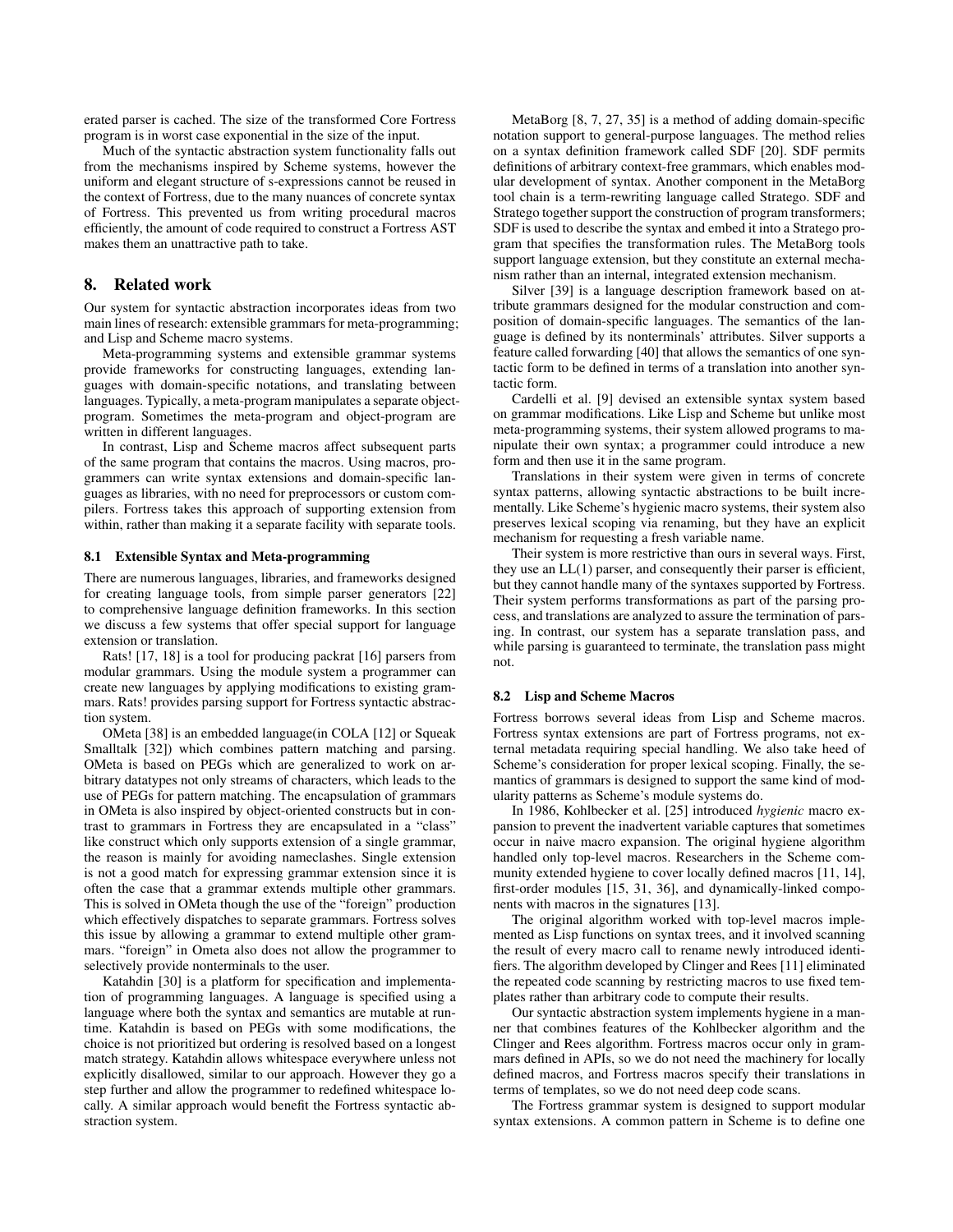macro in terms of several auxiliary macros but only export the main macro. In our system, a syntax extension can be defined with the help of other extensions, but clients of the one extension are not forced to accept the auxiliary extensions. In Scheme, this is done through the scoping of the macro name; in our system, grammars control the extent of changes to nonterminals.

Finally, the entire syntactic abstraction system resides ultimately in the APIs. Components are separately compiled; a component can be compiled given only the relevant APIs. Syntactic abstractions can refer to types, variables, and functions declared in the API, and the references they produce in client components are resolved based on the components the client is linked to. The Scheme component system with macros in the signatures [13] is arranged the same way and has similar hygiene properties.

## 9. Conclusion and Future Work

A growable language is one of the main ideas of the Fortress programming language. The Fortress syntactic abstraction mechanism serves a key role to support the language growth. It allows a userdefined syntax to be indistinguishable from core Fortress syntax, provides composition of independent macros, and supports mutually recursive macros using dynamic dispatches. The Fortress syntactic abstraction mechanism is so flexible that various language constructs can be moved from the core language syntax into libraries using macros.

Type checking macros is an interesting future direction. Because the syntactic abstraction mechanism described in this paper is a template-based approach, it is possible to perform a more precise type checking than a multi-staged system where the transformation is represented as an explicit construction of the AST nodes. The goal of type checking macros would be to provide the static guarantee that if a macro definition is well typed then there is no type error at the use sites of the macro unless the user of the macro provides an input of a wrong type.

## Acknowledgments

The authors sincerely thank the Fortress team for fruitful discussions and support. Thanks to Robert Grimm for answering our questions about Rats!, and thanks to the anonymous reviewers for suggestions on improving the paper.

## References

- [1] Annika Aasa, Kent Petersson, and Dan Synek. Concrete syntax for data objects in functional languages. In *LISP and Functional Programming*, pages 96–105, 1988.
- [2] H. Abelson, R.K. Dybvig, C.T. Haynes, G.J. Rozas, N.I. Adams IV, D.P. Friedman, E. Kohlbecker, G.L. Steele Jr., D.H. Bartley, R. Halstead, D. Oxley, G.J. Sussman, G. Brooks, C. Hanson, K.M. Pitman, and M. Wand. Revised<sup>5</sup> report on the algorithmic language scheme. *Higher-Order and Symbolic Computation*, 11(1):7–105, August 1998.
- [3] Eric Allen, David Chase, Christine Flood, Victor Luchangco, Jan-Willem Maessen, Sukyoung Ryu, and Guy L. Steele Jr. Project Fortress Community website. http://www.projectfortress. sun.com.
- [4] Eric Allen, David Chase, Joe Hallett, Victor Luchangco, Jan-Willem Maessen, Sukyoung Ryu, Guy L. Steele Jr., and Sam Tobin-Hochstadt. The Fortress Language Specification Version 1.0. http://research.sun.com/projects/plrg/fortress.pdf, March 2008.
- [5] Claus Brabrand and Michael I. Schwartzbach. The metafront system: Safe and extensible parsing and transformation. *Science of Computer Programming Journal (SCP)*, 68(1):2–20, 2007.
- [6] Gilad Bracha. Executable grammars in newspeak. *Electron. Notes Theor. Comput. Sci.*, 193:3–18, 2007.
- [7] Martin Bravenboer, Ren De Groot, and Eelco Visser. Metaborg in action: Examples of domain-specific language embedding and assimilation using stratego/xt. In *Participants Proceedings of the Summer School on Generative and Transformational Techniques in Software Engineering (GTTSE05*. Springer Verlag, 2005.
- [8] Martin Bravenboer, Karl Trygve Kalleberg, Rob Vermaas, and Eelco Visser. Stratego/XT 0.17. A language and toolset for program transformation. *Science of Computer Programming*, 72(1-2):52–70, June 2008. Special issue on experimental software and toolkits.
- [9] Luca Cardelli and Florian Matthes. Extensible syntax with lexical scoping. Technical report, Research Report 121, Digital SRC, 1994.
- [10] Noam Chomsky. Three models for the description of language. *IEEE Transactions*, 2(3), September 1956.
- [11] William Clinger and Jonathan Rees. Macros that work. In *POPL '91: Proceedings of the 18th ACM SIGPLAN-SIGACT symposium on Principles of programming languages*, pages 155–162, New York, NY, USA, 1991. ACM.
- [12] The cola programming language. http://piumarta.com/ software/cola/.
- [13] Ryan Culpepper, Scott Owens, and Matthew Flatt. Syntactic abstraction in component interfaces. In Robert Glck and Michael R. Lowry, editors, *GPCE*, volume 3676 of *Lecture Notes in Computer Science*, pages 373–388. Springer, 2005.
- [14] R. Kent Dybvig, Robert Hieb, and Carl Bruggeman. Syntactic abstraction in scheme. *Lisp Symb. Comput.*, 5(4):295–326, 1992.
- [15] Matthew Flatt. Composable and compilable macros: you want it when? In *ACM SIGPLAN International Conference on Functional Programming*, pages 72–83, 2002.
- [16] Bryan Ford. Parsing expression grammars: a recognition-based syntactic foundation. In *POPL '04: Proceedings of the 31st ACM SIGPLAN-SIGACT symposium on Principles of programming languages*, pages 111–122, New York, NY, USA, 2004. ACM.
- [17] Robert Grimm. Practical packrat parsing. Technical report, New York University, 2004.
- [18] Robert Grimm. Better extensibility through modular syntax. In *PLDI '06: Proceedings of the 2006 ACM SIGPLAN conference on Programming language design and implementation*, pages 38–51, New York, NY, USA, 2006. ACM.
- [19] Jr. Guy L. Steele. Growing a language. Keynote talk, OOPSLA, 1998. Also published at *Higher-Order and Symbolic Computation* 12, 221–236, 1999.
- [20] J. Heering, P. R. H. Hendriks, P. Klint, and J. Rekers. The syntax definition formalism sdf reference manual. *SIGPLAN Not.*, 24(11):43–75, 1989.
- [21] Kenneth E. Iverson. *A Programming Language*. Wiley, 1962.
- [22] Stephen C. Johnson. Yacc: Yet another compiler-compiler. *Unix Programmer's Manual*, 2b, 1979.
- [23] Guy L. Steele Jr. *Common Lisp the Language*. Digital Press, 1984.
- [24] E. E. Kohlbecker and M. Wand. Macros-by-example. In *POPL '87: Proceedings of the 14th ACM SIGPLAN-SIGACT symposium on Principles of programming languages*, pages 77–84, New York, NY, USA, 1987. ACM.
- [25] Eugene E. Kohlbecker, Daniel P. Friedman, Matthias Felleisen, and Bruce F. Duba. Hygienic macro expansion. In *ACM Symposium on Lisp and Functional Programming*, pages 151–161, 1986.
- [26] G. D. Plotkin. A Structural Approach to Operational Semantics. Technical Report DAIMI FN-19, University of Aarhus, 1981.
- [27] Jonathan Riehl. Assimilating metaborg:: embedding language tools in languages. In *International Conference on Generative Programming and Component Engineering*, pages 21–28, New York, NY, USA, 2006. ACM.